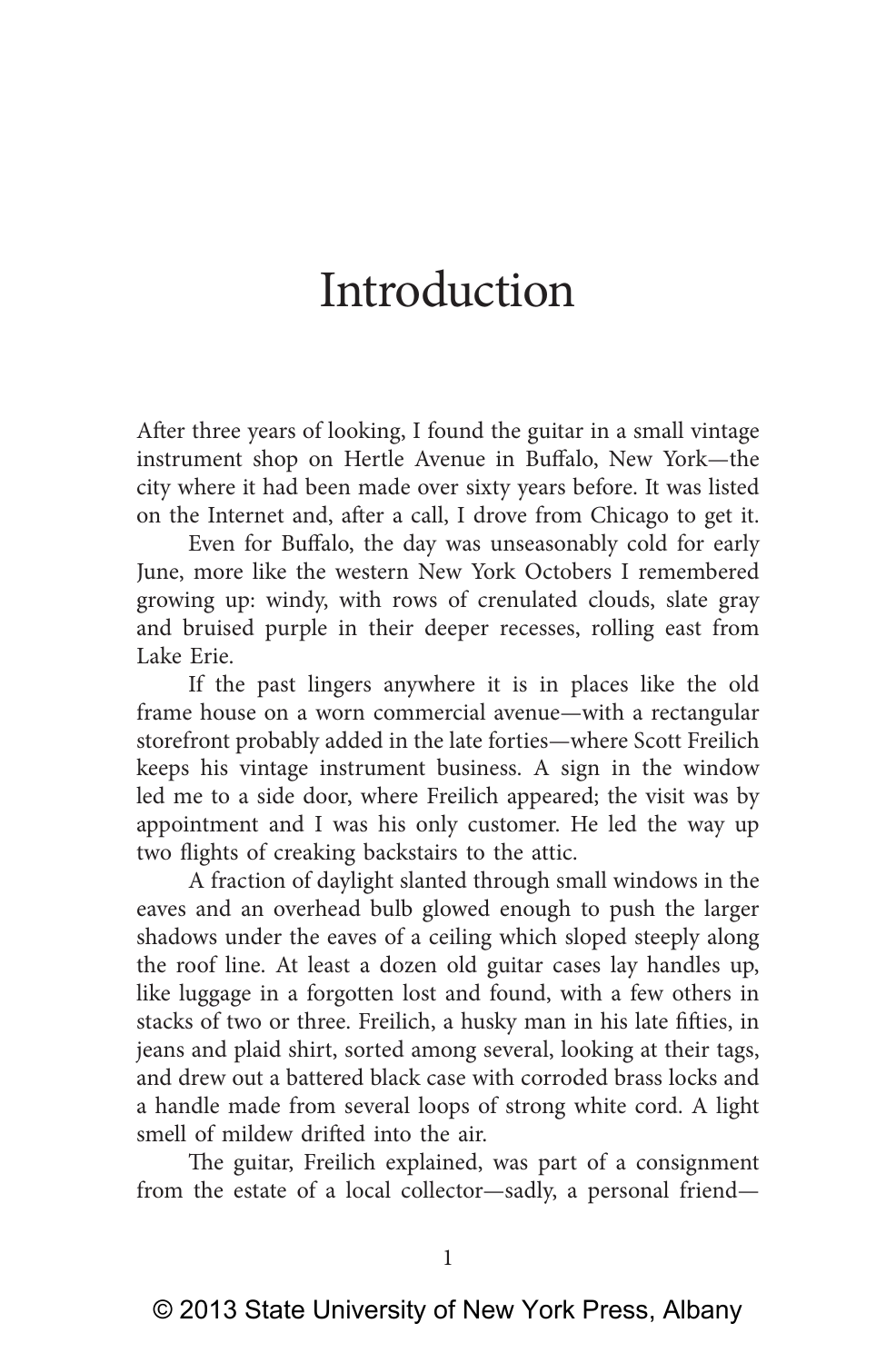who'd recently died. He raised up a big, warm-toned sunburst archtop, with an elegantly inlayed mother-of-pearl headstock and an elaborate, elongated hourglass figure under the manufacturer's name, gugino, rendered in bold pearl letters with a flourished underline.

Its neck, back, and sides were densely grained maple, which had an onyx glow; the spruce top, balanced with two *f* -shaped sound holes, bulged slightly, a straw-toned center—the so-called sunburst—merging to brown edges. Its neck, fashioned from three lengths of wood fit seamlessly together, felt solid as an ax handle. The cream-colored plastoid binding sealing the fret board to the neck had shrunk slightly over decades, raising slight bumps at each metal fret and giving it, as I ran my left hand down its length, the feeling of vertebra.

Its strings were shiny, but dead, old without ever being played. They were heavy, too, thicker than what my fingertips were used to, and didn't sound like much when I plucked them. Freilich handed me a hard pick. When it hit the strings, the guitar sounded like it had been switched on.

The truth of the matter is that I had no real business wanting such an elegant, vintage instrument. By then I'd been playing guitar only about four years, and owned two very nice flat-top guitars, a jumbo Gibson and a dreadnought Guild, both of which rang like bells and were rather better than my skills justified. No, I wanted the Gugino since the night I found out, over dinner with my late father's older brother, that it had been made by their maternal uncle, my great-uncle, Carmelo Gugino—who died a decade before I was born—who once built stringed instruments, mainly mandolins and guitars, in his very active factory/workshop.

This was news to me, delivered only after I'd mentioned to my uncle that I was learning how to play guitar. It turned out that music ran a bit in the family.

I knew little of Uncle Carmelo; Dad occasionally mentioned him with something like an embarrassed pride. "He swore he'd make a million dollars, and he did!" he told me once. "And he spent every dime." Carmelo was seventeen years older than my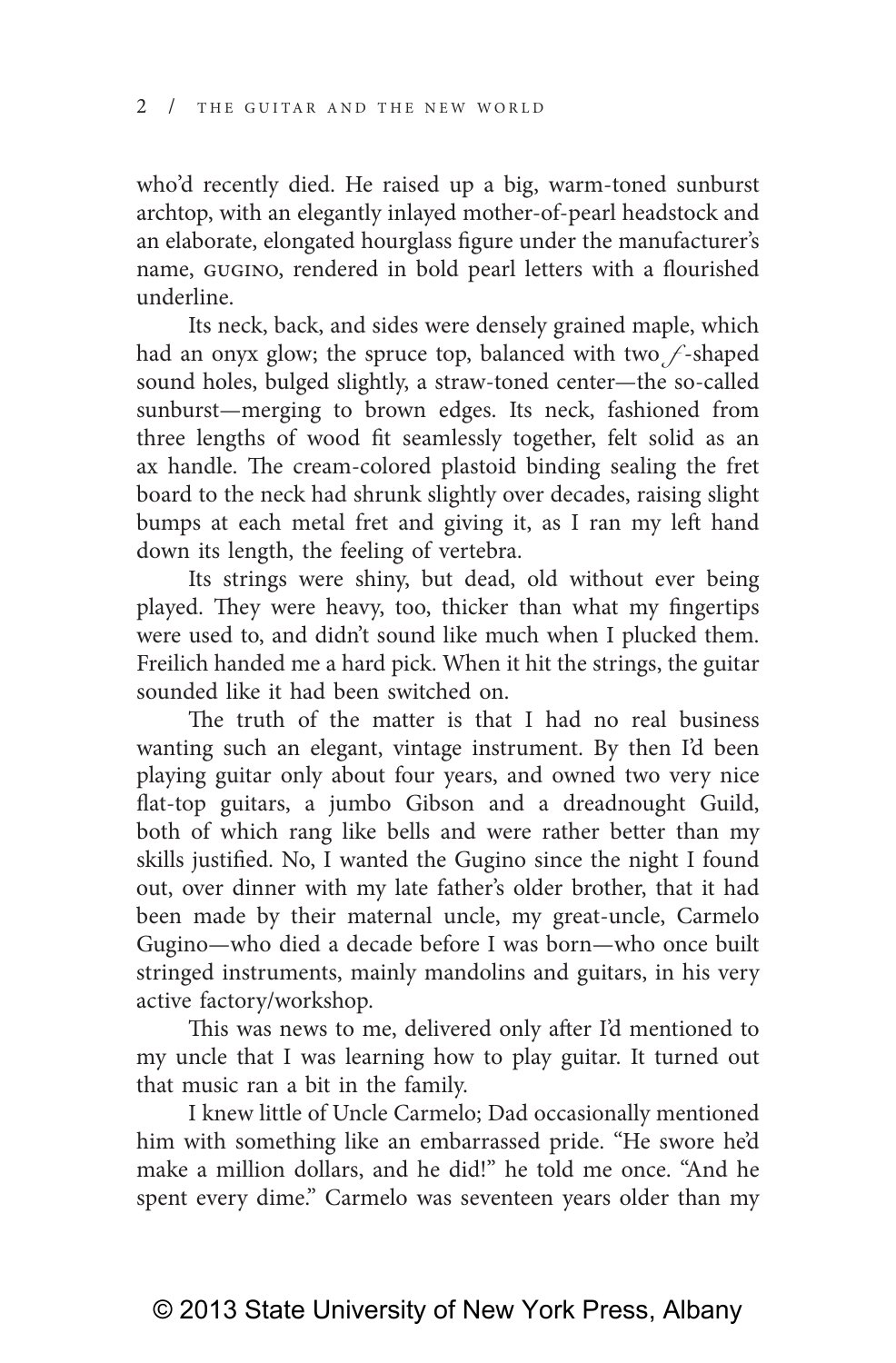grandmother, so as to be of nearly a different generation, and I came to fill in his outline—who he was and how he came to manufacture high-end guitars—by looking in old newspaper files and talking to distant cousins, several in their nineties.

The guitar in Freilich's shop dated from 1945, the year before Carmelo died, at seventy-seven. With one significant difference, it was a twin to the Gibson model L5, one of the most advanced and desirable acoustic guitars ever made. The L5 was the largest and, for its size, lightest model available in its time, broader and thinner than the standard flat-top—designed before there were amplifiers to be loud enough to play in dance bands. From the 1930s through the '50s, luthiers like Carmelo, and the New York City master John D'Angelico, produced archtops exquisitely refined from the Gibson model.

Born in 1868 into a stubbornly feudal Sicilian society, Carmelo came to America at twenty with his younger brother Natale. He thrived in several businesses—construction, real estate, banking—before losing nearly everything in the Crash of 1929 and the Great Depression that followed. It was then, at sixty-five, that Carmelo started his guitar company, driven by a vision (he patented a unique design in 1935) and probably something like love.

Though Carmelo might have seen it differently, I think he invested everything he felt about America in his guitars. The archtop was the most modern stringed instrument imaginable at the time, embraced by jazz musicians and recording artists. It was beautiful, loud, and it did not look back.

Sturdy as they may feel, acoustic guitars are essentially fragile things: thin shells of stressed wood held together by snug joints and a little glue, braced only enough to endure the colossal implosive tug of their strings, to vibrate harmonically under the implicit promise of coming apart. Eventually they do. Guitars tend to have a human lifespan. Though they gain riches with age, very few survive to reach ninety.

Which is why, I think, they tend to capture our imaginations more than, say, trumpets and clarinets, why they are better companions than pianos. A certain sympathetic magic exists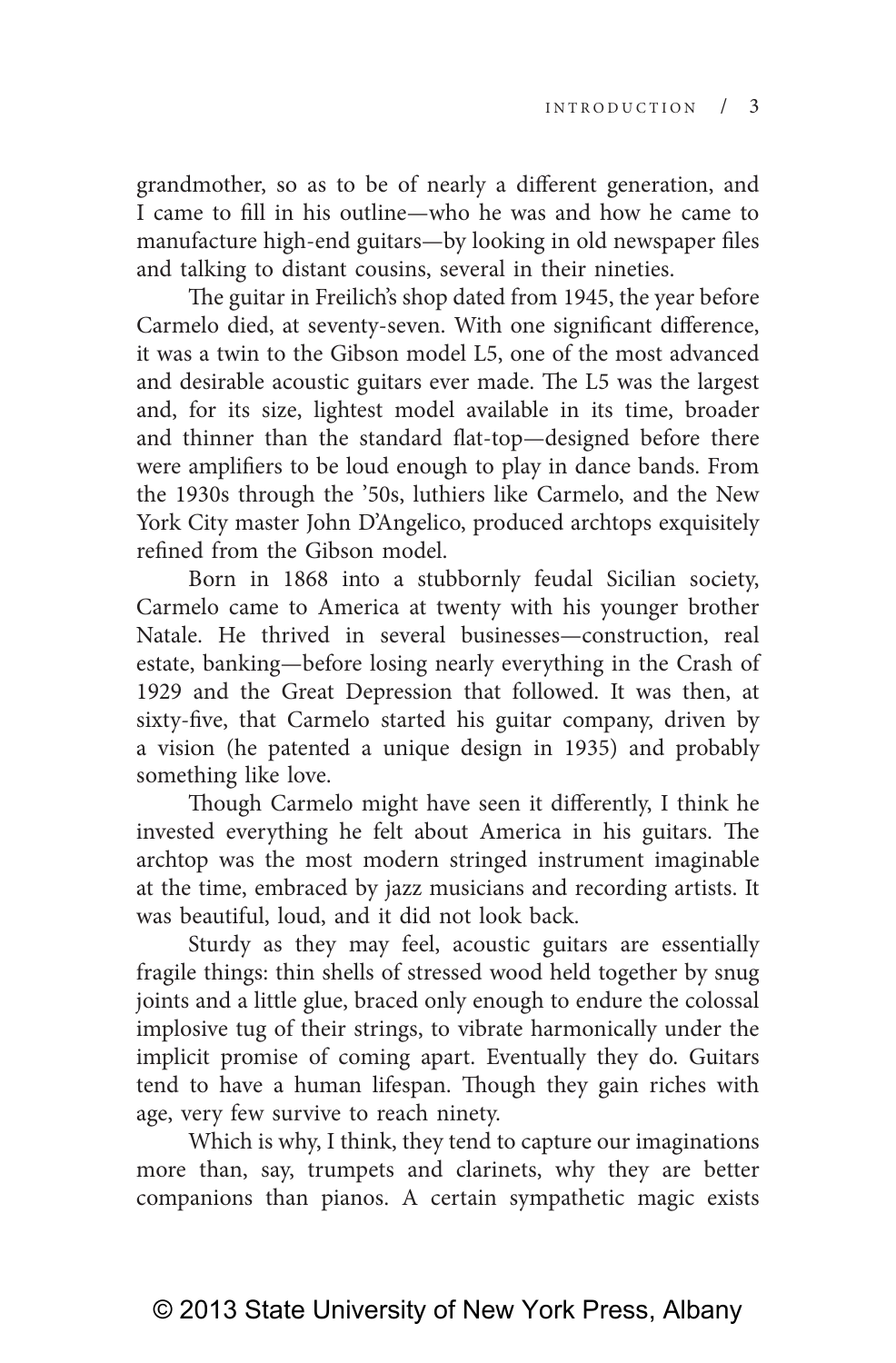in even the cheapest guitar. A lot of diverse ideas and fugitive emotions can rest in their long necks and hourglass shapes.

Carmelo, apparently with the help of a couple assistants, turned out an estimated three hundred archtops in a little over ten years, along with an unknown number of flat-back mandolins—another Gibson company innovation—and ornate mandocellos, as well as a steady stream of stringed experiments. Freilich, after I mentioned the family connection, said he'd seen a lot of Carmelo's work over the years. "He tried a lot of different designs," he said, not all successful. "Some of them sound like they were made out of cardboard."

My archtop was not one. Back in Chicago, with a new set of strings, the sixty-year-old Gugino sounded as loud as a train, twangy, and bluesy as hell.

In searching out Uncle Carmelo's life and work, wider aspects quickly intruded: questions regarding Buffalo and western New York. If Sicilians were part of the third wave of immigrants there, what about the first two, and, then, the original inhabitants whom those people displaced? Soon enough I had to account for the transits of these associated cultures—what was lost, what was passed along in the process—nothing less than the forming of America: broadly speaking, those matters having to do with the guitar and the New World.

This was because it became pretty clear early on that though the modern acoustic guitar had its roots, like Uncle Carmelo like me—in an ancient Mediterranean culture, it was as much an American invention as jazz or the ice cream cone. The small, flatbacked, hollow-shelled four-paired stringed instrument carried on the first Atlantic voyages by Spanish and Italian sailors—a polite, courtly thing meant to be plucked for love ballads—was shortly thereafter transmogrified into something big and loud, with five single strings, meant to be thrashed in rhythms to accompany the violent new dances which also came back with the ships from the New World.